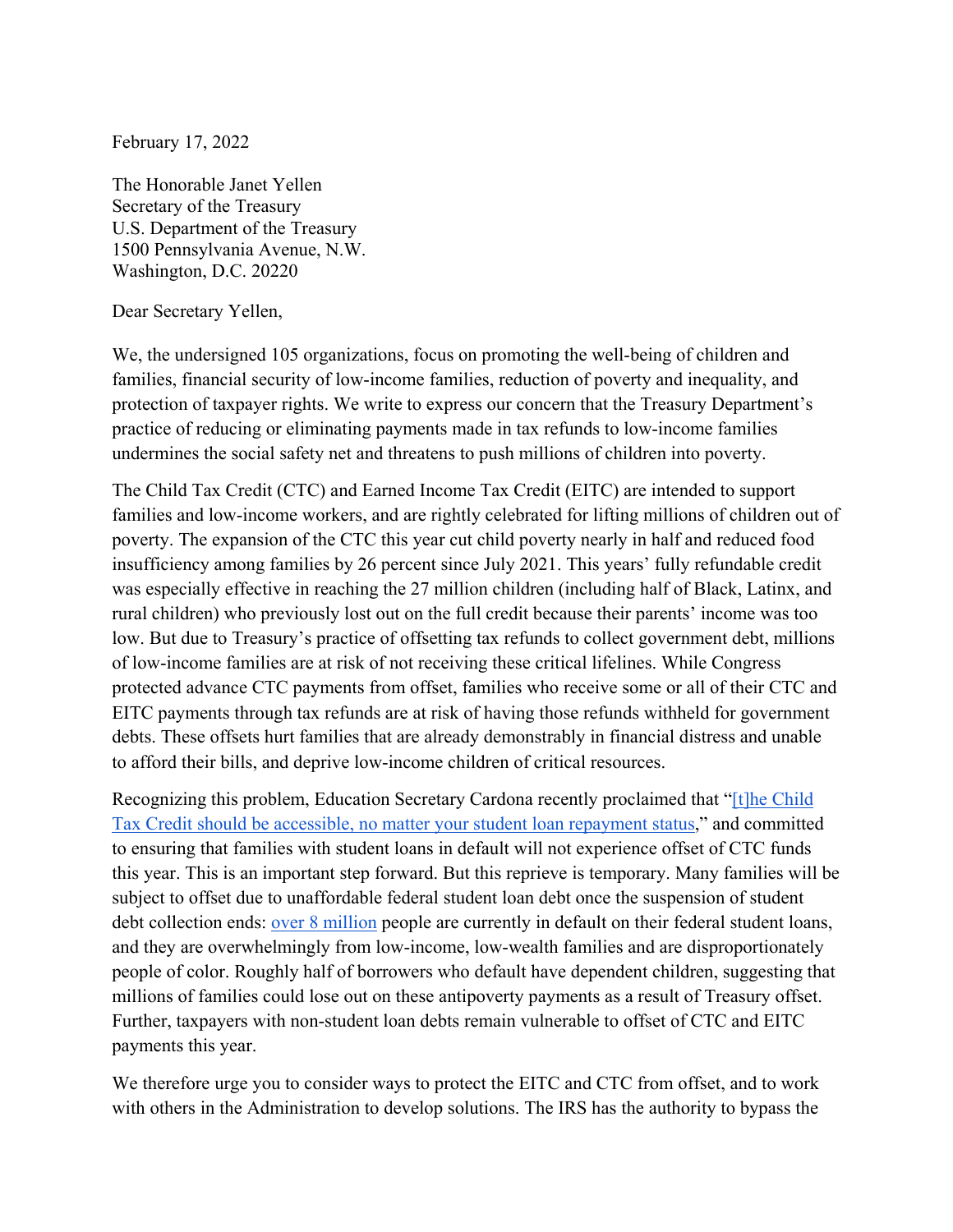offset requirement when it would create economic hardship, but the National Taxpayer Advocate [reports](https://www.taxpayeradvocate.irs.gov/wp-content/uploads/2022/01/ARC21_PurpleBook_03_ImproveAssmtCollect_17.pdf) that just 511 taxpayers received offset bypass refunds (OBR) in 2021. We ask you to immediately direct the IRS to make maximum use of its existing authority to waive offsets, to support the [National Taxpayer Advocate's recommendation to prohibit offset of the EITC](https://www.taxpayeradvocate.irs.gov/wp-content/uploads/2022/01/ARC21_PurpleBook_03_ImproveAssmtCollect_17.pdf)  [portion of tax refunds,](https://www.taxpayeradvocate.irs.gov/wp-content/uploads/2022/01/ARC21_PurpleBook_03_ImproveAssmtCollect_17.pdf) and to include recommendations for additional legislative protections in the Administration's FY 2023 request to Congress (the Green Book).

We also ask that the Treasury provide data to allow policymakers and the public to better understand the scope of this problem, including data reflecting the number of taxpayers eligible for the CTC or EITC who experienced offsets and the total dollar amount of offset from those taxpayers. Treasury should also implement systems to readily identify offsets of the CTC and EITC. We welcome the opportunity to meet with you and Treasury Department staff to discuss ways to address this problem and ensure that children and families are not driven into poverty by the Treasury Offset Program.

Sincerely,

Center for Law and Social Policy (CLASP) National Consumer Law Center (on behalf of its low-income clients) The Institute for College Access & Success 20/20 Vision DC Alaska PIRG American Friends Service Committee American Muslim Health Professionals (AMHP) Americans for Financial Reform Bet Tzedek Legal Services Bread for the World Californians for Economic Justice CARPLS Legal Aid CASH Campaign of Maryland Center for American Progress Center for Economic Integrity Center for LGBTQ Economic Advancement & Research (CLEAR) Center for Responsible Lending Center for Taxpayer Rights Center for the Study of Social Policy Chicago Urban League Child Welfare League of America Children's Defense Fund Children's Home & Aid Clearinghouse on Women's Issues Coalition on Human Needs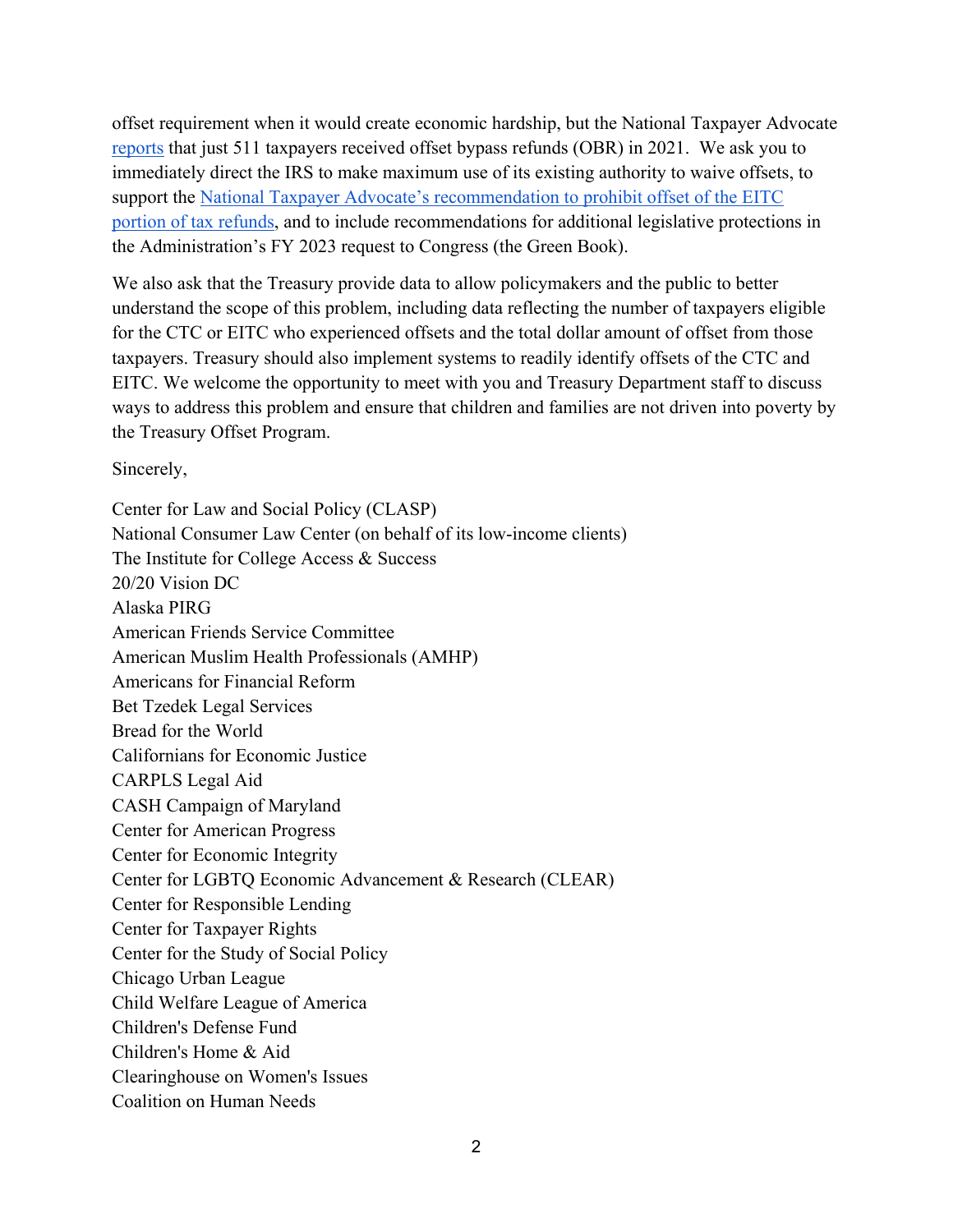Community Economic Development Association of Michigan (CEDAM) Community Legal Services of Philadelphia Congregation of Our Lady of Charity of the Good Shepherd, U.S. Provinces Connecticut Legal Services, Inc. Consumer Action Consumer Federation of America Consumers for Auto Reliability and Safety Criminalization of Poverty Project at The Institute for Policy Studies Delaware Community Reinvestment Action Council, Inc. Economic Security Project Faith in Public Life Feminist Majority Foundation Financial Inclusion for All Illinois First Focus on Children Florida Consumer Action Network Fordham Law School Feerick Center for Social Justice Georgia Watch Greater Boston Legal Services Heartland Alliance Hispanic Federation Housing and Economic Rights Advocates Indiana Community Action Poverty Institute Institute on Taxation and Economic Policy Iowa Citizen Action Network Legal Action Chicago Legal Aid Center of Southern Nevada Legal Aid Society of the District of Columbia Legal Services of New Jersey Lewis and Clark LITC Maine Equal Justice Massachusetts Law Reform Institute MI/Welfare Rights Organization Michigan's Children National Advocacy Center of the Sisters of the Good Shepherd National Association of Consumer Advocates National Association of Consumer Bankruptcy Attorneys (NACBA) National Association of Social Workers National Association of Student Financial Aid Administrators National Center for Law and Economic Justice National Community Action Partnership